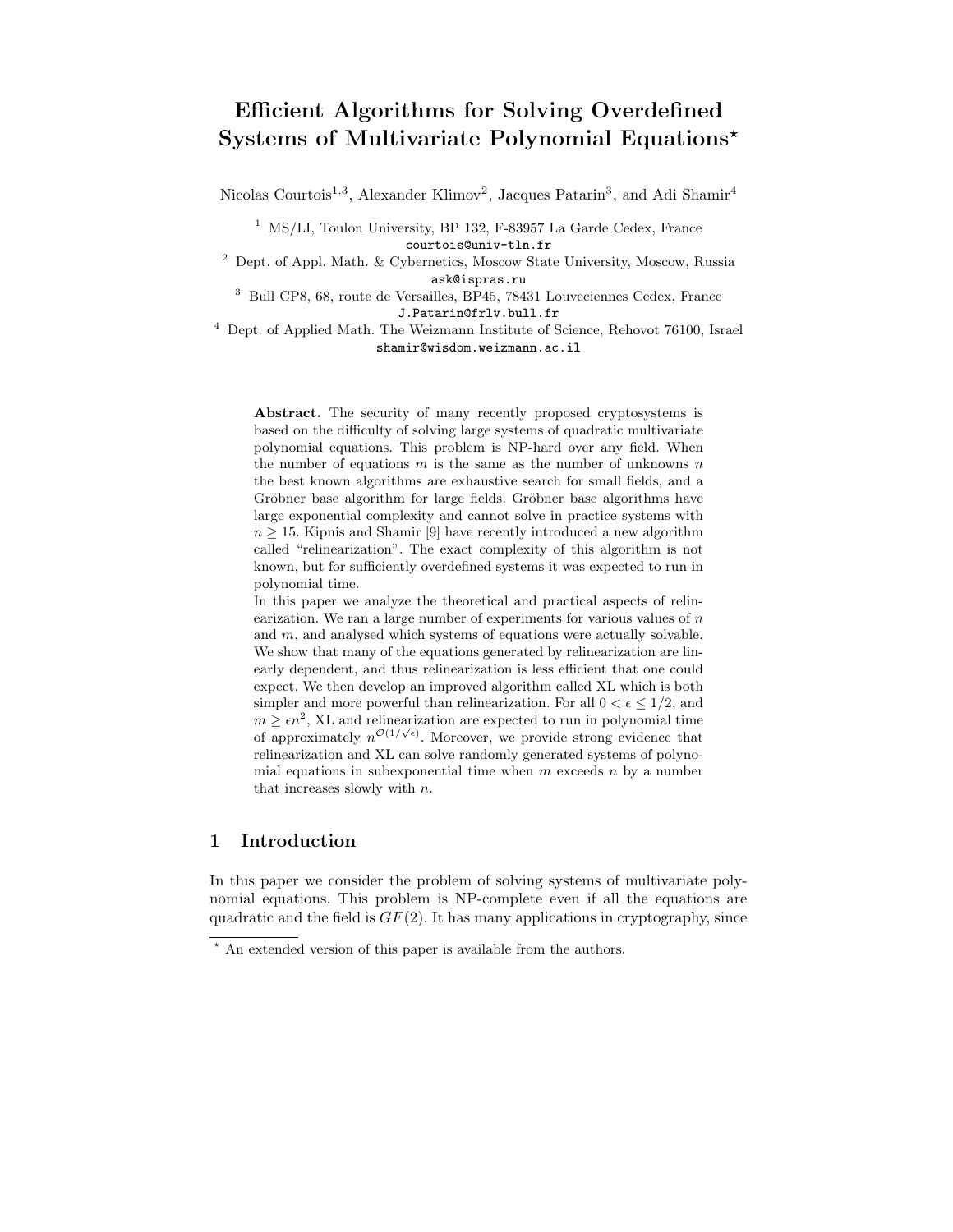a large number of multivariate schemes had been proposed (and cryptanalysed) over the last few years. In addition, the problem arises naturally in other subareas of Mathematics and Computer Science, such as optimization, combinatorics, coding theory, and computer algebra.

The classical algorithm for solving such a system is Buchberger's algorithm for constructing Gröbner bases, and its many variants (see, e.g., [1]). The algorithm orders the monomials (typically in lexicographic order), and eliminates the top monomial by combining two equations with appropriate polynomial coefficients. This process is repeated until all but one of the variables are eliminated, and then solves the remaining univariate polynomial equation (e.g., by using Berlekamp's algorithm over the original or an extension field). Unfortunately, the degrees of the remaining monomials increase rapidly during the elimination process, and thus the time complexity of the algorithm makes it often impractical even for a modest number of variables. In the worst case Buchberger's algorithm is known to run in double exponential time, and on average its running time seems to be single exponential. The most efficient variant of this algorithm which we are aware of is due to Jean-Charles Faugere (private communication [5, 6]) whose complexity in the case of  $m = n$  quadratic equations is:

- If K is big, the complexity is proved to be  $\mathcal{O}(2^{3n})$  and is  $\mathcal{O}(2^{2.7n})$  in practice.
- When  $K = GF(2)$ , the complexity is about  $\mathcal{O}(2^{2n})$  (which is worse than the  $O(2^n)$  complexity of exhaustive search).

In practice, even this efficient variant cannot handle systems of quadratic equations with more than about  $n = 15$  variables.

In this paper we are interested in the problem of solving overdefined systems of multivariate polynomial equations in which the number of equations  $m$  exceeds the number of variables n. Random systems of equations of this type are not expected to have any solutions, and if we choose them in such a way that one solution is known to exist, we do not expect other interference solutions to occur. We are interested in this type of systems since they often occur in multivariate cryptographic schemes: if the variables represent the cleartext then we want the decryption process to lead to a unique cleartext, and if the variables represent the secret key we can typically write a large number of polynomial equations which relate it to the known public key, to the cleartexts, and to the ciphertexts.

Gröbner base techniques do not usually benefit from the fact that the number of equations exceeds the number of variables, since they proceed by sequentially eliminating a single monomial from a particular pair of equations. Unfortunately, this cryptographically important case received very little attention in the vast literature on Gröbner base algorithms. To see that much better algorithms exist in this case, consider a system of  $n(n + 1)/2$  random homogeneous quadratic equations in *n* variables  $x_1, \ldots, x_n$ . The well known linearization technique replaces each product  $x_i x_j$  by a new independent variable  $y_{ij}$ . The quadratic equations give a system of  $n(n+1)/2$  linear equations in  $n(n+1)/2$  variables which can be solved efficiently by Gauss elimination. Once we find all the  $y_{ij}$  values, we can find two possible values for each  $x_i$  by extracting the square root of  $y_{ii}$  in the field, and use the values of  $y_{ij}$  to combine correctly the roots of  $y_{ii}$  and  $y_{jj}$ .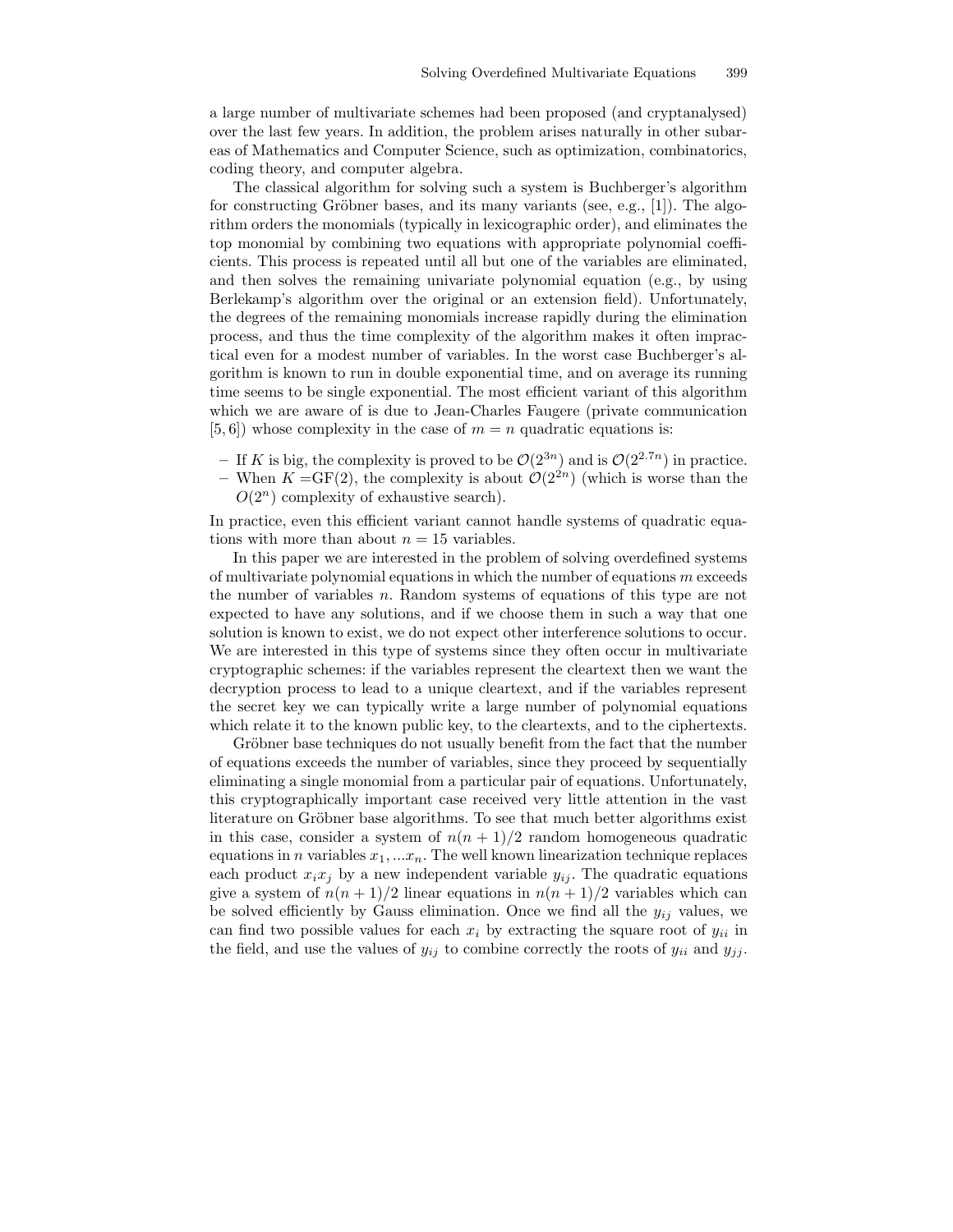At Crypto 99, Kipnis and Shamir [9] introduced a new method for solving overdefined systems of polynomial equations, called relinearization. It was designed to handle systems of  $\epsilon n^2$  quadratic equations in n variables where  $\epsilon$  is smaller than  $1/2$ . The basic idea of relinearization is to add to the given system of linear equations in the  $y_{ij}$  additional nonlinear equations which express the fact that these variables are related rather than independent. In its simplest form, relinearization is based on the commutativity of multiplication of 4-tuples of variables: For any  $a, b, c, d, (x_a x_b)(x_c x_d) = (x_a x_c)(x_b x_d) = (x_a x_d)(x_b x_c)$  and thus  $y_{ab}y_{cd} = y_{ac}y_{bd} = y_{ad}y_{bc}$ . There are several generalizations of relinearization, including higher degree variants and a recursive variant. The relinearization technique can solve many systems of equations which could not be solved by linearization, but its exact complexity and success rate are not well understood.

In the first part of this paper, we analyse the theoretical and practical aspects of the relinearization technique. We concentrate in particular on the issue of the linear independence of the generated equations, and show that many of the generated equations are provably dependent on other equations, and can thus be eliminated. This reduces the size of the linearized systems, but also limits the types of polynomial equations which can be successfully solved by the technique.

In the second part of the paper, we introduce the XL (eXtended Linearization) technique which can be viewed as a combination of bounded degree Gröbner bases and linearization. The basic idea of this technique is to generate from each polynomial equation a large number of higher degree variants by multiplying it with all the possible monomials of some bounded degree, and then to linearize the expanded system. This is a very simple technique, but we prove that it is at least as powerful as relinearization. We analyse the time complexity of the XL technique, and provide strong theoretical and practical evidence that the expected running time of this technique is:

- Polynomial when the number m of (random) equations is at least  $\epsilon n^2$ , and this for all  $\epsilon > 0$ .
- Subexponential if m exceeds n even by a small number.

If the size of the underlying field is not too large, we can sometimes apply this subexponential technique even to an underdefined (or exactly defined) systems of equations by guessing the values of some of the variables and simplifying the resulting equations.

## 2 Experimental Analysis of the Relinearization technique

In this part we concentrate on systems of randomly generated homogeneous quadratic equations of the form:

$$
\sum_{1 \le i \le j \le n} a_{ijk} x_i x_j = b_k, \qquad k = 1 \dots m \tag{1}
$$

The general idea of the relinearization method is to first use linearization in order to solve the system of m linear equations in the  $n(n + 1)/2$  variables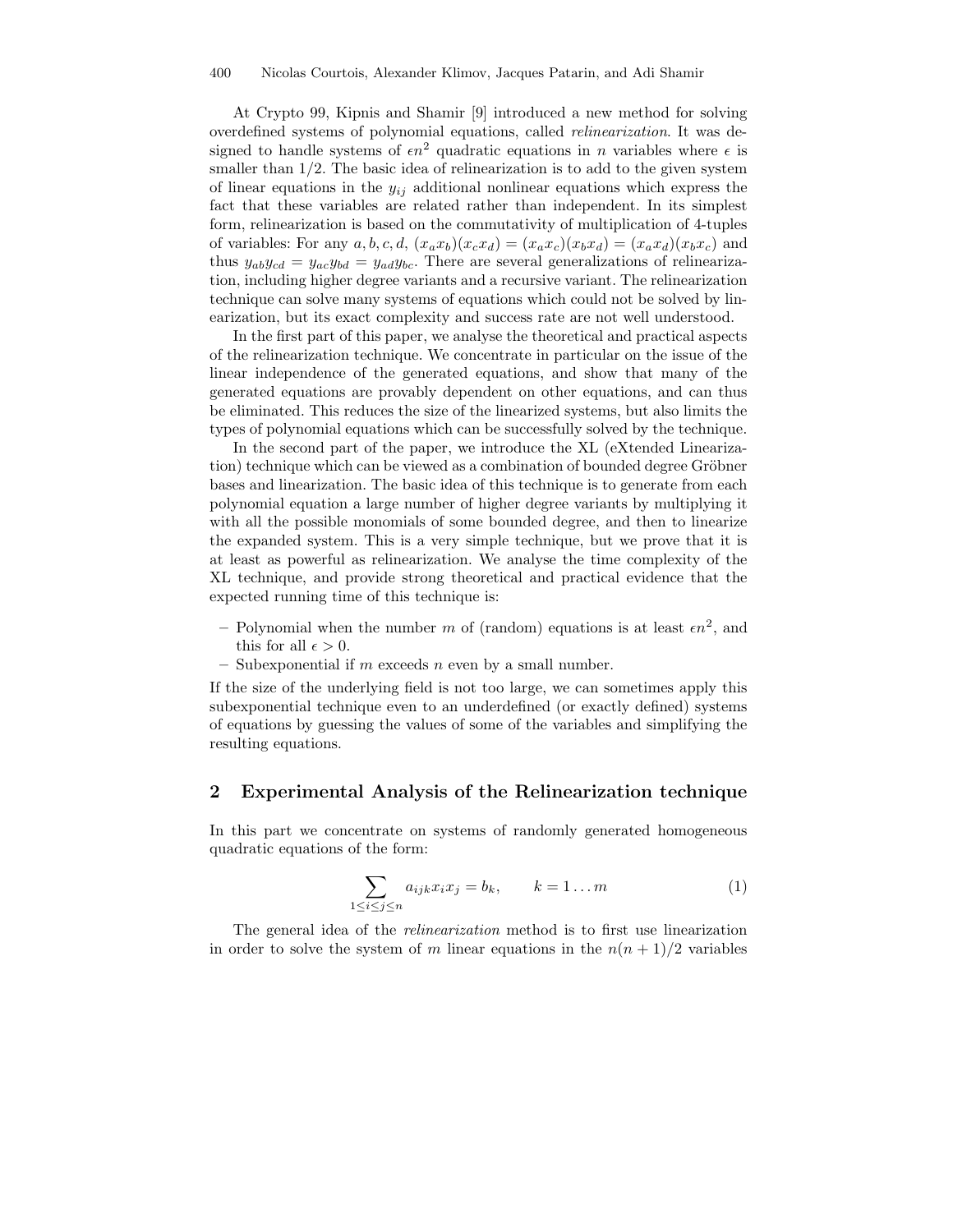$y_{ij} = x_i x_j$ . The system is typically underdefined, and thus we express each  $y_{ij}$ as a linear combination of  $l < n(n+1)/2$  new parameters  $t_1, \ldots, t_l$ . We then create additional equations which express the commutativity of the multiplication of  $x_i$  which can be paired in different orders. Let  $(a, b, c, d, \ldots, e, f) \sim$  $(a',b',c',d',\ldots,e',f')$  denote that the two tuples are permuted versions of each other. Then:

$$
(x_a x_b)(x_c x_d)...(x_e x_f) = (x_{a'} x_{b'}) (x_{c'} x_{d'})...(x_{e'} x_{f'})
$$
\n(2)

This can be viewed as an equation in the  $y_{ij}$  variables, and thus also as an equation in the (smaller number of) parameters  $t_s$  expressing them. The new system of equations derived from all the possible choices of tuples of indices and their permutations can be solved either by another linearization or by recursive relinearization.

## 2.1 Degree 4 relinearization

We have applied the degree 4 relinearization technique to a large number of systems of randomly generated homogeneous quadratic equations of various sizes. We always got linearly independent equations (except when the field was very small). For several small values of  $n$ , the critical number of equations which make the system (barely) solvable is summarized in the following table: Assuming the

Table 1. Fourth degree relinearization

|   | $n \nvert m$ | $n^{\prime}$ | $m^{\prime}$       |
|---|--------------|--------------|--------------------|
| 6 |              | 8 13 104     | 105                |
|   |              | 8 12 24 324  | 336                |
|   |              | 10 16 39 819 | 825                |
|   |              |              | 15 30 90 4185 4200 |

n Number of variables in original quadratic system m Number of equations in original quadratic system l Number of parameters in the representation of the  $y_{ij}$ n' Number of variables in the final linear system

m' Number of equations in the final linear system

linear independence of the derived equations (which was experimentally verified), we can easily derive the asymptotic performance of degree 4 relinearization for large n: The method is expected to find the solution (in polynomial time) whenever the number of equations exceeds  $\epsilon n^2$  for  $\epsilon > 1/2 - 1/\sqrt{6} \approx 0.1$ . This case is thus well understood.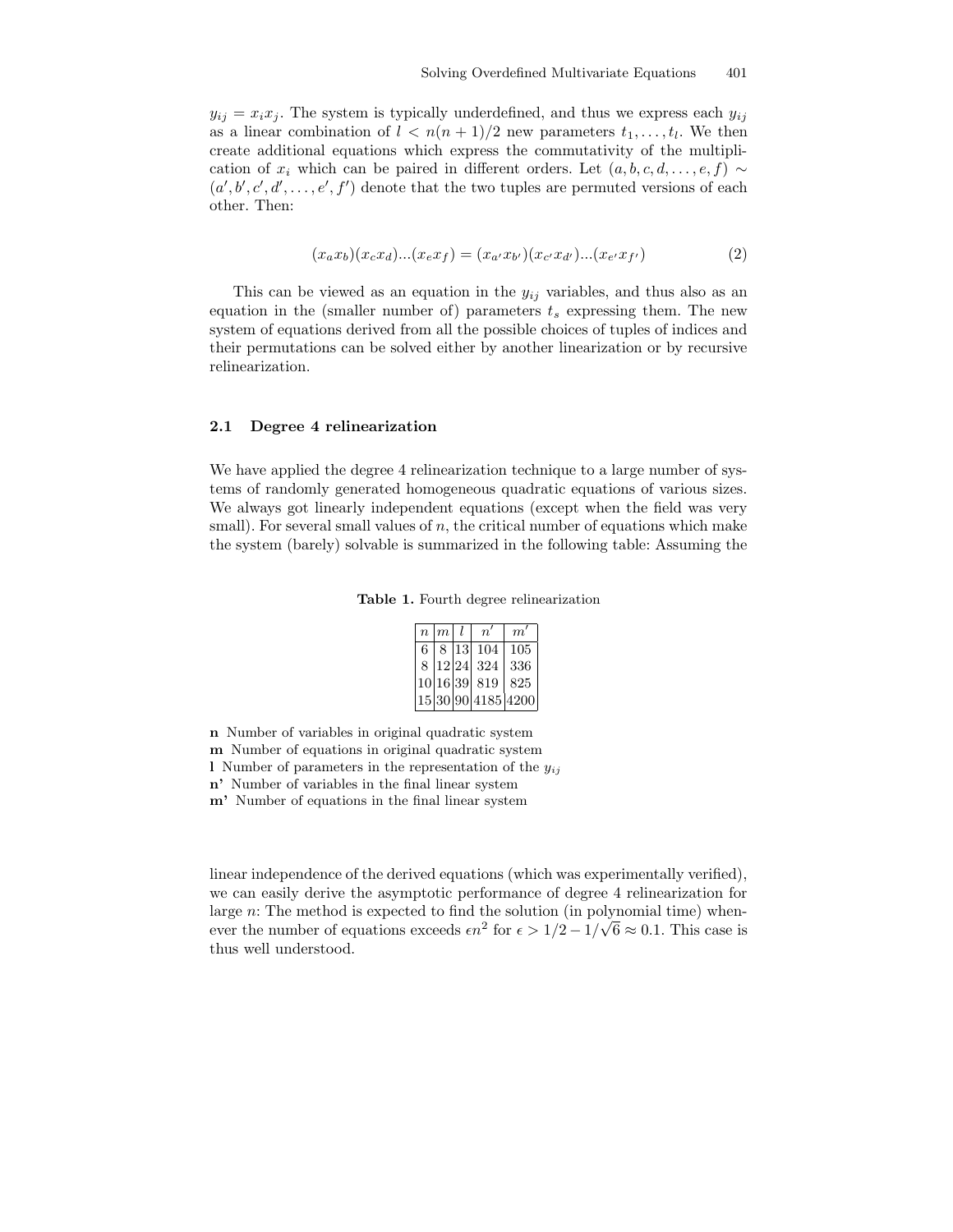#### 2.2 Higher degree relinearization

The problem becomes much more complicated when we consider degree 6 relinearizations, which are based on all the equations of the form:

$$
y_{ab}y_{cd}y_{ef} = y_{gh}y_{ij}y_{kl}, \quad \text{where } (a, b, c, d, e, f) \sim (g, h, i, j, k, l) \tag{3}
$$

Note that these equations are cubic in the free parameters  $t_s$  (even if the original equations are quadratic), so we need many more equations to relinearize it successfully.

Unlike the case of degree 4 relinearizations, many of these equations were experimentally found to be linearly dependent. We have identified several distinct causes of linear dependence, but its complete characterization is still an open research problem.

We first have to eliminate trivial sources of linear dependence. We only have to consider 6-tuples of indices  $(a, b, c, d, e, f)$  which are sorted into non-decreasing order within each successive pair  $(a, b), (c, d), (e, f)$ , and then into non-decreasing lexicographic order on these pairs. For 6-tuples which contain 6 distinct indices such as  $(0,1,2,3,4,5)$ , we get 15 (rather than  $6! = 720$ ) legal permutations:

|  |  |  | $(0, 1, 2, 3, 4, 5)$ $(0, 1, 2, 4, 3, 5)$ $(0, 1, 2, 5, 3, 4)$ |  |
|--|--|--|----------------------------------------------------------------|--|
|  |  |  | $(0, 2, 1, 3, 4, 5)$ $(0, 2, 1, 4, 3, 5)$ $(0, 2, 1, 5, 3, 4)$ |  |
|  |  |  | $(0,3, 1,2, 4,5)$ $(0,3, 1,4, 2,5)$ $(0,3, 1,5, 2,4)$          |  |
|  |  |  | $(0,4, 1,2, 3,5)$ $(0,4, 1,3, 2,5)$ $(0,4, 1,5, 2,3)$          |  |
|  |  |  | $(0,5, 1, 2, 3, 4)$ $(0,5, 1, 3, 2, 4)$ $(0,5, 1, 4, 2, 3)$    |  |

so we can create 14 possible equations. But for the 6-tuple  $(0, 1, 1, 1, 1, 2)$ , there are only 2 legal permutations  $(0, 1, 1, 1, 1, 2)$  and  $(0, 2, 1, 1, 1, 1)$  and thus we get only one equation. In general, there are 32 types of repetition of values in the given 6-tuple, and each one of them gives rise to a different number of equations. Table (2) summarizes the number of non-trivial equations which can actually be formed using 6-tuples for small values of n.

Table 2. Number of non trivial equations defined by 6-tuples

| n  | equations |
|----|-----------|
| 4  | 136       |
| 5  | 470       |
| 6  | 1309      |
| 7  | 3136      |
| 8  | 6720      |
| 9  | 13212     |
| 10 | 24255     |
| 11 | 42108     |
| 12 | 69784     |
| 20 | 1388520   |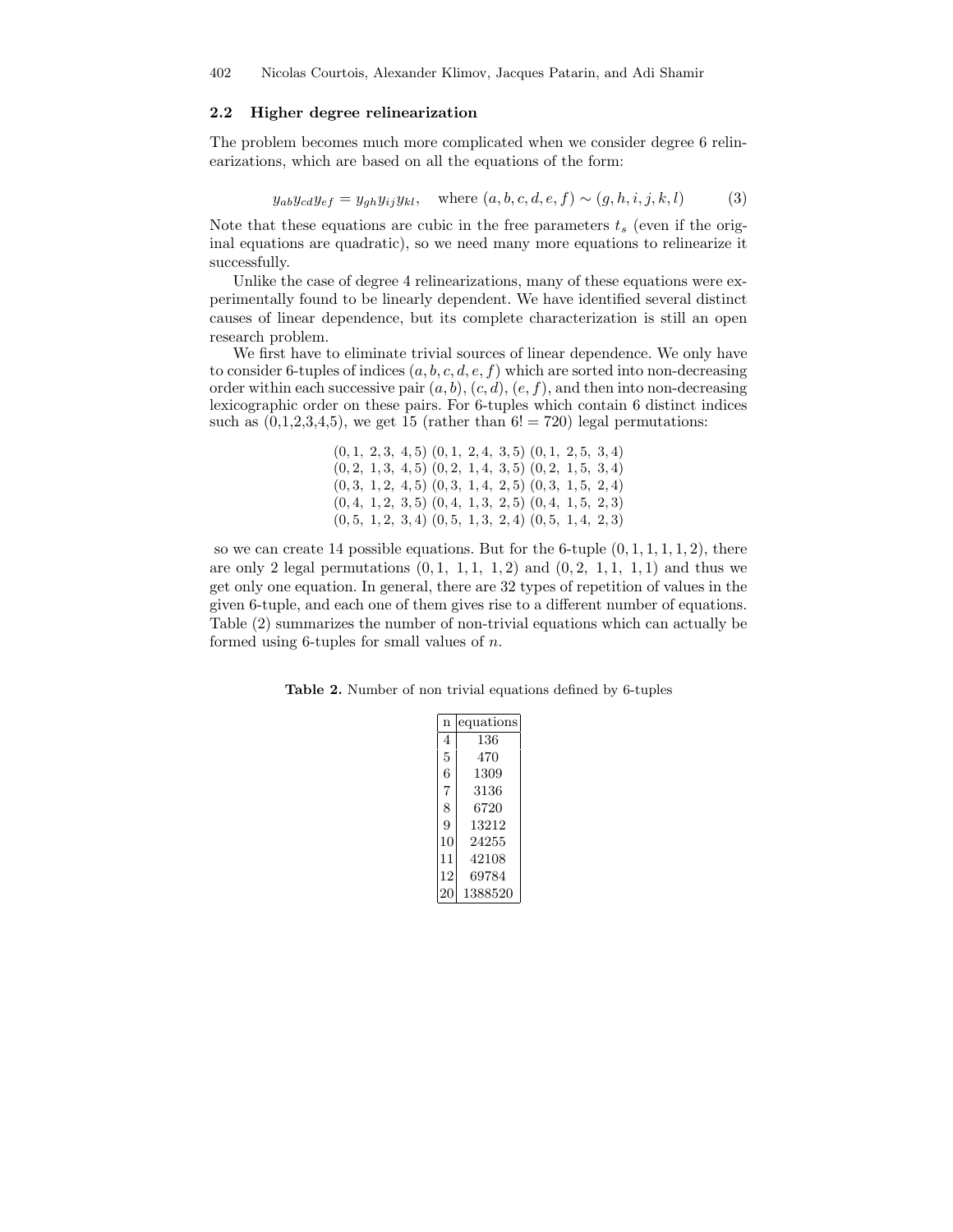#### 2.3 Eliminating redundant linear equations

In this section we show that most of the non-trivial equations defined so far are redundant, since they can be linearly derived from other equations. Consider a typical non-trivial equation generated by degree r relinearization:

$$
y_{i_1 i_2} y_{i_3 i_4} \dots y_{i_{r-1} i_r} = y_{j_1 j_2} y_{j_3 j_4} \dots y_{j_{r-1} j_r}
$$
  
with  $(i_1, \dots, i_r) \sim (j_1, \dots, j_r)$  (4)

We call such an equation *special* if the lists of  $y$ 's are the same on both sides of the equation, except for exactly two  $y$ 's whose indices are permuted. For example, the non-trivial equation

$$
y_{01}y_{23}y_{45}y_{67}y_{89} = y_{01}y_{27}y_{36}y_{45}y_{89}
$$
 (5)

is special since 3 out of the 5 terms are common in the two expressions. For large n only a small fraction of the equations are special, but we can prove:

Lemma: The set of special equations linearly span the set of all the nontrivial equations for the same relinearization degree.

**Proof** (sketch): Consider two particular permutations  $A$  and  $B$  of the same r-tuple of indices, which define one of the possible equations. A basic property of permutation groups is that any permutation can be derived by a sequence of transpositions which affect only adjacent elements. Consider the pairing of consecutive indices which defines the sequence of  $y$ 's. Applying a single transposition of adjacent indices can permute the indices of at most two y's, and thus we can derive the equality of the product of  $y$ 's for any two permuted versions of some subset of indices from the transitivity of the equality in special equations.

To further reduce the number of equations, recall that each  $y_{ij}$  variable is a linear combination of a smaller number of parameters  $t_s$ . Instead of having all the possible common products of  $y_{ij}$  variables on both sides of the equation, it suffices to consider only common products of  $t_s$  parameters, since each product of the first type is expressible as a linear combination of products of the second type. We can thus consider only the smaller number of equations of the form:

$$
y_{ab}y_{cd}t_{e}t_{f}\cdots t_{g} = y_{ac}y_{bd}t_{e}t_{f}\cdots t_{g} = y_{ad}y_{bc}t_{e}t_{f}\cdots t_{g}
$$
(6)

The common t's on both sides of the equation seem to be cancellable, and thus we are led to believe that degree r relinearization is just a wasteful representation of degree 4 relinearization, which can solve exactly the same instances. However, division by a variable is an algebraic rather than linear operation, and thus we cannot prove this claim. The surprising fact is that these seemingly unnecessary common variables are very powerful, and in fact, they form the basis for the XL technique described in the second part of this paper. As a concrete example, consider a slightly overdefined system of 10 quadratic equations in 8 variables. Experiments have shown that it can be solved by degree 6 relinearization, whereas degree 4 relinearizations need at least 12 quadratic equations in 8 variables. Other combinations of solvable cases are summarized in table 3.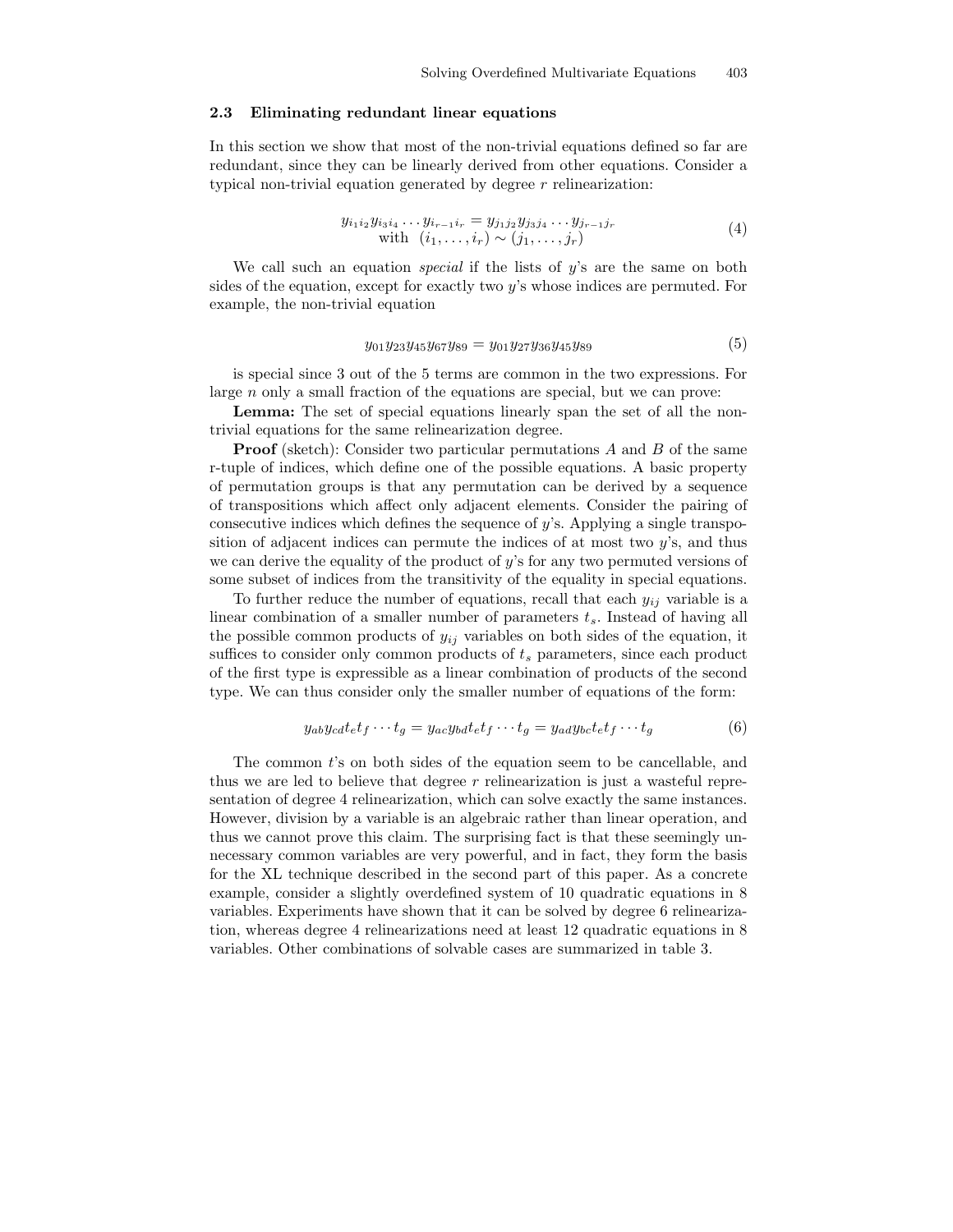As indicated in this table, even the equations derived from special equations are still somewhat dependent, since we need more equations than variables in the final linear system. We have found several other sources of linear dependence, but due to space limitations we cannot describe them in this extended abstract.

| $\mathbf n$    | $\mathbf m$ | 1              | n,   | $\mathbf{m}^{\prime\prime}$ |
|----------------|-------------|----------------|------|-----------------------------|
| $\overline{4}$ | 8           | $\overline{2}$ | 9    | 9                           |
| $\overline{4}$ | 7           | 3              | 19   | 19                          |
| $\overline{4}$ | 6           | $\overline{4}$ | 34   | 40                          |
| $\overline{4}$ | 5           | 5              | 55   | 86                          |
| $\mathbf 5$    | 9           | 6              | 83   | 83                          |
| $\overline{5}$ | 8           | 7              | 119  | 129                         |
| $\overline{5}$ | 7           | 8              | 164  | 215                         |
| $\overline{5}$ | 6           | 9              | 219  | 443                         |
| $\,6$          | 10          | 11             | 363  | 394                         |
| 6              | 9           | 12             | 454  | 548                         |
| 6              | 8           | 13             | 559  | 806                         |
| 6              | 7           | 14             | 679  | 1541                        |
| 7              | 11          | 17             | 1139 | 1363                        |
| 7              | 10          | 18             | 1329 | 1744                        |
| 7              | 9           | 19             | 1539 | 2318                        |
| 8              | 12          | 24             | 2924 | 3794                        |
| 8              | 11          | 25             | 3275 | 4584                        |
| 8              | 10          | 26             | 3653 | 5721                        |
| 9              | 13          | 32             | 6544 | 9080                        |
| 9              | 12          | 33             | 7139 | 10567                       |
| 9              | 11          | 34             | 7769 | 12716                       |

Table 3. Experimental data for degree 6 relinearization

n Number of variables in the original quadratic system

m Number of equations in the original quadratic system

l Number of parameters in the representation of the  $y_{ij}$ 

n' Number of variables in the final linear system

m" number of equations which were required to solve the final linear system

## 3 The XL Algorithm

We present another algorithm for solving systems of multivariate polynomial equations called XL (which stands for eXtended Linearizations, or for multiplication and linearization). As we will see, each independent equation obtained by relinearization exists (in a different form) in XL, and thus XL can be seen as a simplified and improved version of relinearization.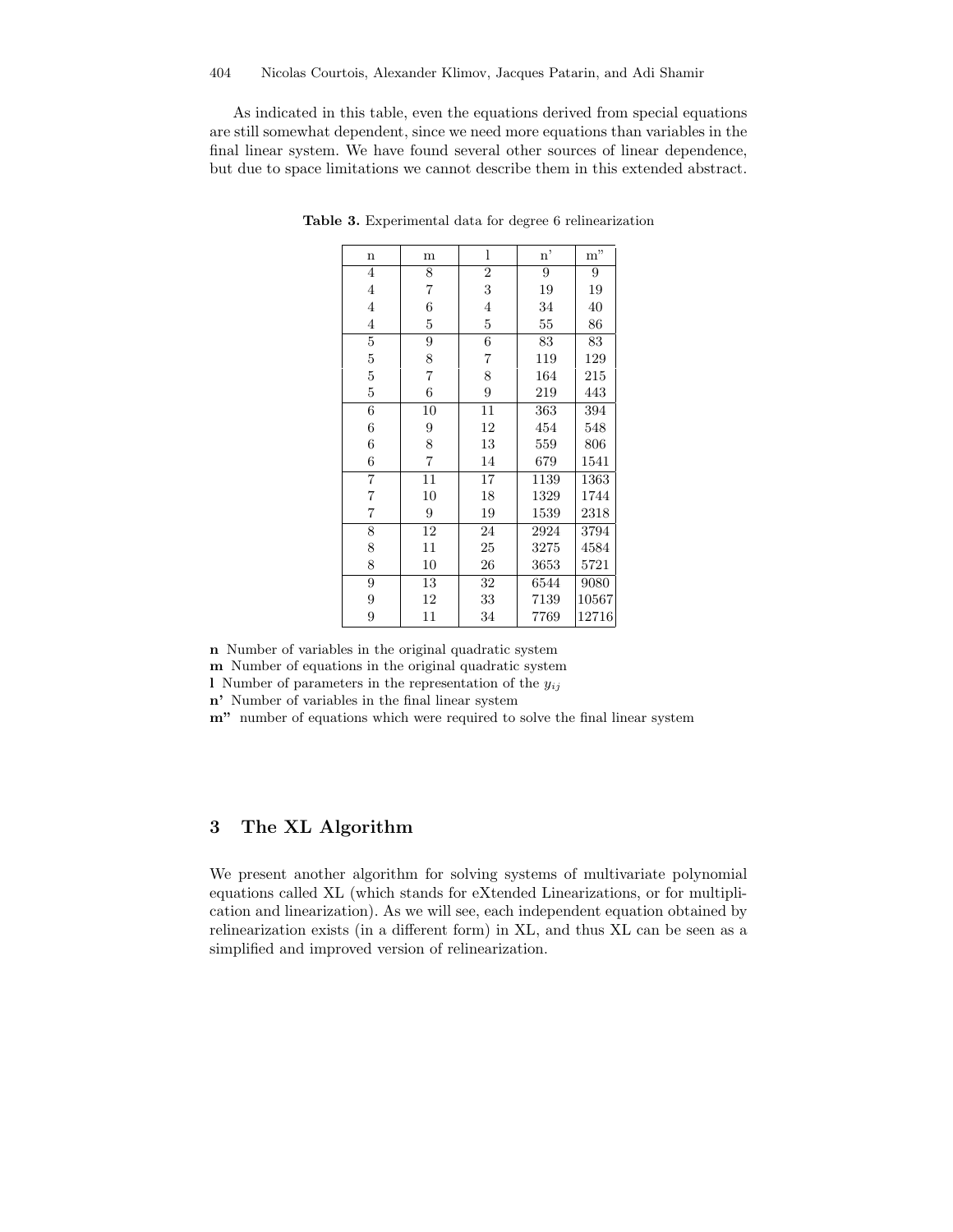Let K be a field, and let  $\mathcal A$  be a system of multivariate quadratic equations  $l_k = 0$   $(1 \leq k \leq m)$  where each  $l_k$  is the multivariate polynomial  $f_k(x_1, \ldots, x_n) - b_k.$ 

The problem is to find at least one solution  $x = (x_1, \ldots, x_n) \in K^n$ , for a given  $b = (b_1, \ldots, b_n) \in K^m$ .

We say that the equations of the form  $\prod_{j=1}^{k} x_{i_j} * l_i = 0$  are of type  $x^k l$ , and we call  $x^k l$  the set of all these equations. For example the initial equations  $\mathcal{I}_0 = \mathcal{A}$  are of type l.

We also denote by  $x^k$  the set of all terms of degree  $k$ ,  $\prod_{j=1}^k x_{i_j}$ . It is a slightly modified extension of the usual convention  $x = (x_1, \ldots, x_n)$ .

Let  $D \in \mathbb{N}$ . We consider all the polynomials  $\prod_j x_{i_j} * l_i$  of total degree  $\leq D$ . Let  $\mathcal{I}_D$  be the set of equations they span.  $\mathcal{I}_D$  is the linear space generated by all the  $x^k l$ ,  $0 \le k \le D-2$ .

 $\mathcal{I}_D \subset \mathcal{I}, \mathcal{I}$  being the ideal spanned by the  $l_i$  (could be called  $\mathcal{I}_{\infty}$ ).

The idea of the XL algorithm is to find in some  $\mathcal{I}_D$  a set of equations which is easier to solve than the initial set of equations  $\mathcal{I}_0 = \mathcal{A}$ . As we show later, the  $XL$  algorithm with maximal degree  $D$  completely contains the relinearization technique of degree D.

#### Definition 1 (The XL algorithm) Execute the following steps:

- 1. **Multiply:** Generate all the products  $\prod_{j=1}^{k} x_{i_j} * l_i \in \mathcal{I}_D$  with  $k \leq D-2$ .
- 2. **Linearize:** Consider each monomial in  $x_i$  of degree  $\leq D$  as a new variable and perform Gaussian elimination on the equations obtained in 1. The ordering on the monomials must be such that all the terms containing

one variable (say  $x_1$ ) are eliminated last.

- 3. Solve: Assume that step 2 yields at least one univariate equation in the powers of  $x_1$ . Solve this equation over the finite fields (e.g., with Berlekamp's algorithm).
- 4. Repeat: Simplify the equations and repeat the process to find the values of the other variables.

The XL algorithm is very simple, but it is not clear for which values of  $n$  and  $m$  it ends successfully, what is its asymptotic complexity, and what is its relationship to relinearization and Gröbner base techniques. As we will see, despite it's simplicity XL may be one of the best algorithms for randomly generated overdefined systems of multivariate equations.

**Note 1:** The equations generated in XL are in  $x^{k}l$  and belong to  $\mathcal{I}$ , the ideal generated by the  $l_i$ . There is no need to consider more general equations such as  $l_1^2$  since they are in  $\mathcal{I}_4$  and are thus in the linear space generated by the equations of type  $x^2 \ell \cup x \ell \cup \ell$ .

Note 2: Sometimes it is more efficient to work only with a subset of all the possible monomials. For example, when all the equations are homogeneous quadratic equations, it suffices to use only monomials of odd (or even) degrees.

Note 3: A related technique was used by Don Coppersmith to find small roots of univariate modular equations [2]. However, in that application he used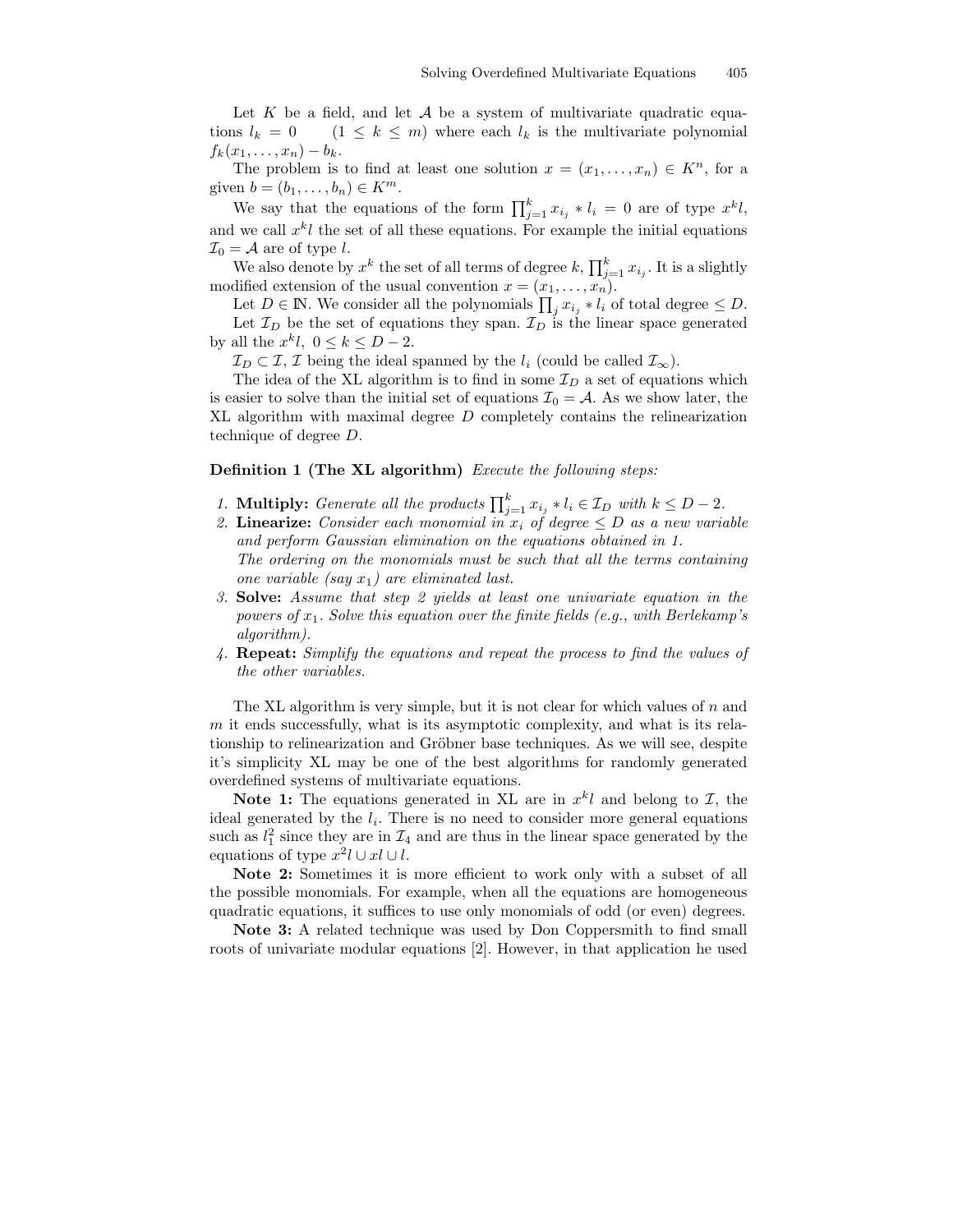LLL rather than Gauss elimination to handle the generated relations, and relied heavily on the fact that the solution is small (which plays no role in our application).

# 4 A toy example of XL

Let  $\mu \neq 0$ . Consider the problem of solving:

$$
\begin{cases} x_1^2 + \mu x_1 x_2 = \alpha & (4.1) \\ x_2^2 + \nu x_1 x_2 = \beta & (4.2) \end{cases}
$$

For  $D = 4$  and even degree monomials, the equations we generate in step 1 of the XL algorithm are  $l \cup x^2 l$ . Those are the 2 initial equations and  $6 = 2 * 3$ additional equations generated by multiplying the initial 2 equations  $l_i$  by the 3 possible terms of degree 2:  $x_1^2, x_1x_2, x_2^2 \in x^2$ .

$$
\begin{cases}\nx_1^4 + \mu x_1^3 x_2 = \alpha x_1^2 & (4.3) \\
x_1^2 x_2^2 + \nu x_1^3 x_2 = \beta x_1^2 & (4.4) \\
x_1^2 x_2^2 + \mu x_1 x_2^3 = \alpha x_2^2 & (4.5) \\
x_2^4 + \nu x_1 x_2^3 = \beta x_2^2 & (4.6) \\
x_1^3 x_2 + \mu x_1^2 x_2^2 = \alpha x_1 x_2 & (4.7) \\
x_1 x_2^3 + \nu x_1^2 x_2^2 = \beta x_1 x_2 & (4.8)\n\end{cases}
$$

In step 2 we eliminate and compute:

From (4.1):  $x_1 x_2 = \frac{\alpha}{\mu} - \frac{x_1^2}{\mu};$ From (4.2):  $x_2^2 = (\beta - \frac{\alpha \nu}{\mu}) + \frac{\nu}{\mu} x_1^2$ ; From (4.3):  $x_1^3 x_2 = \frac{\alpha}{\mu} x_1^2 - \frac{x_1^4}{\mu};$ From (4.4):  $x_1^2 x_2^2 = (\beta - \frac{\alpha \nu}{\mu}) x_1^2 + \frac{\nu}{\mu} x_1^4;$ From (4.8):  $x_1 x_2^3 = \frac{\alpha \beta}{\mu} + (\frac{\alpha \nu^2}{\mu} - \beta \nu - \frac{\beta}{\mu}) x_1^2 - \frac{\nu^2}{\mu}$  $\frac{y^2}{\mu}x_1^4;$ From (4.6):  $x_2^4 = (\beta^2 - \frac{2\alpha\beta\nu}{\mu}) + (\frac{2\nu\beta}{\mu} + \beta\nu^2 - \frac{\alpha\nu^2}{\mu})x_1^2 + \frac{\nu^3}{\mu}$  $\frac{\nu^3}{\mu} x_1^4;$ 

Finally from (4.5) we get one equation with only one variable  $x_1$ :

$$
\alpha^{2} + x_{1}^{2}(\alpha \mu \nu - \beta \mu^{2} - 2\alpha) + x_{1}^{4}(1 - \mu \nu) = 0.
$$

## 5 Experimental results on XL

#### 5.1 Experimental results with  $m = n$  over GF(127)

When  $m = n$  our simulation has shown that we need  $D = 2^n$  in order to be able to solve the equations (so the algorithm works only for very small  $n$ ).

An explanation of this is given in the Sect. 6.2.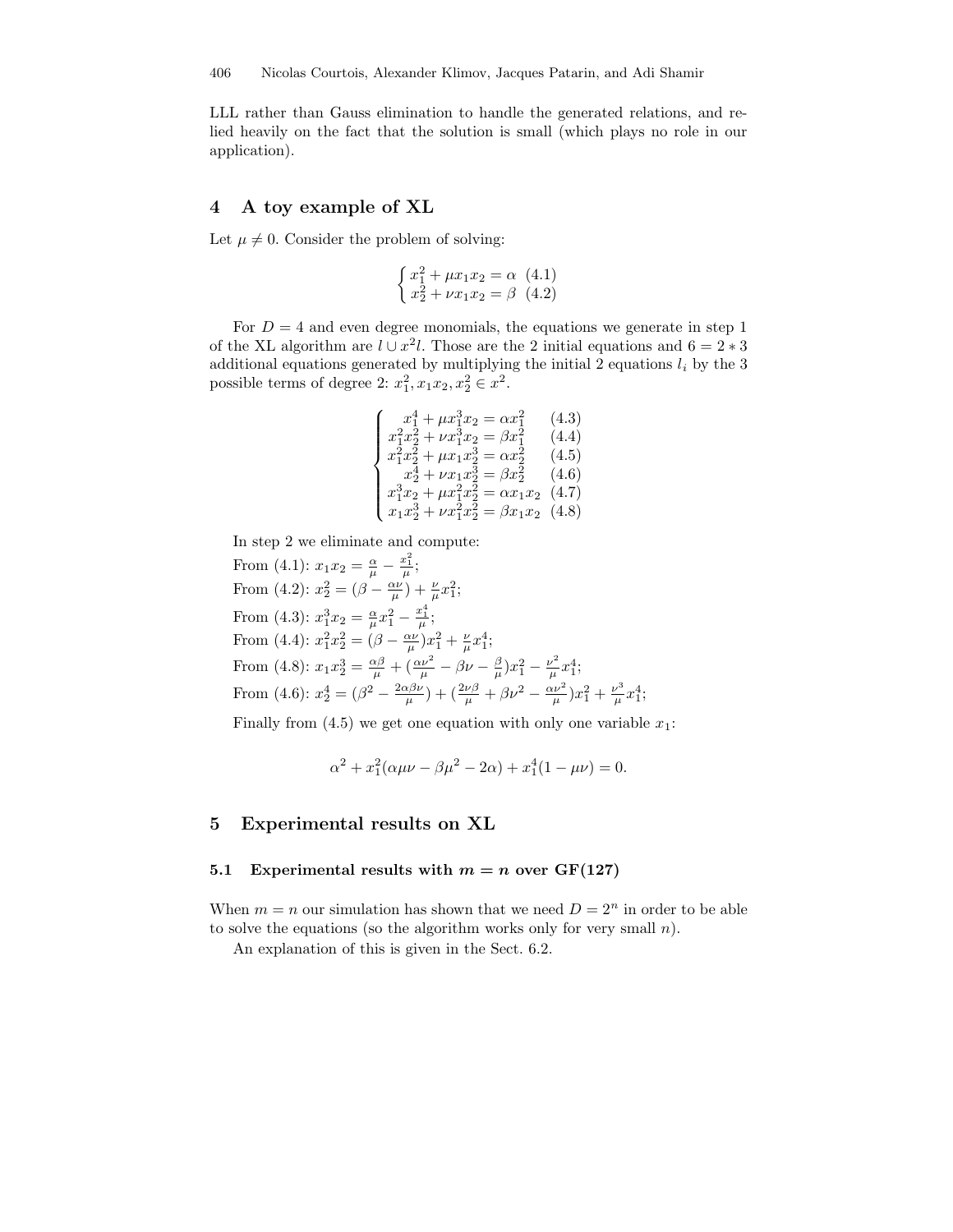| 3 variables and 3 homogenous quadratic equations, $GF(127)$                                                                                       |          |                  |                |    |                                             |  |  |  |
|---------------------------------------------------------------------------------------------------------------------------------------------------|----------|------------------|----------------|----|---------------------------------------------|--|--|--|
|                                                                                                                                                   |          |                  |                |    |                                             |  |  |  |
| XL equations                                                                                                                                      |          | $\Lambda$        | В              |    | XL unknowns (B degrees)                     |  |  |  |
| type                                                                                                                                              | Free/All | $(Free + B-T-1)$ |                | T  | type                                        |  |  |  |
|                                                                                                                                                   | 3/3      | $-3$             | 1              | 6  | $x^2$                                       |  |  |  |
| $xl \cup l$                                                                                                                                       | 12/12    | $-5$             | 3              | 19 | $x^3 \cup x^2 \cup x$                       |  |  |  |
| $x^3l \cup xl$                                                                                                                                    | 30/39    | $-2$             | 3              | 34 | $x^5 \cup x^3 \cup x$                       |  |  |  |
| $x^5l \cup x^3l \cup xl$                                                                                                                          | 66/102   | $-1$             | $\overline{4}$ | 70 | $x^7 \cup x^5 \cup x^3 \cup x$              |  |  |  |
| $x^6l\cup x^4l\cup x^2l\cup l$                                                                                                                    | 91/150   |                  | 4              | 94 | $x^8 \cup x^6 \cup x^4 \cup x^2$            |  |  |  |
| $x^7l \cup x^5l \cup x^3l \cup xl$ 121/210                                                                                                        |          |                  | 5              | 5  | 125 $x^9 \cup x^7 \cup x^5 \cup x^3 \cup x$ |  |  |  |
| $x^{19} \cup x^{17} \cup x^{15} \cup \ldots$<br>$x^{17}$ l $\cup x^{15}$ l $\cup x^{13}$ l $\cup \ldots$   821/1845<br>825<br>9<br>$\overline{4}$ |          |                  |                |    |                                             |  |  |  |
| 4 variables and 4 homogenous quadratic equations, $GF(127)$                                                                                       |          |                  |                |    |                                             |  |  |  |

| XL equations                                                       |          |                  |   | XL unknowns (B degrees) |                                                    |
|--------------------------------------------------------------------|----------|------------------|---|-------------------------|----------------------------------------------------|
| type                                                               | Free/All | $(Free + B-T-1)$ |   |                         | type                                               |
|                                                                    | 4/4      | -6               |   | 10                      | $x^2$                                              |
| $x^4l \cup x^2l \cup l$ 122/184                                    |          | $-5$             | 3 |                         | 129 $x^6 \cup x^4 \cup x^2$                        |
| $ x^{8}l \cup x^{6}l \cup x^{4}l \cup x^{2}l \cup l $ 573/1180     |          | $-3$             |   |                         | 5 580 $x^{10} \cup x^8 \cup x^6 \cup x^4 \cup x^2$ |
| $x^{12}$ l $\cup x^{11}$ l $\cup x^{10}$ l $\cup \dots$ 3044/7280  |          | $-2$             |   |                         | 14 3059 $x^{14} \cup $                             |
| $x^{14}$ l $\cup x^{12}$ l $\cup x^{10}$ l $\cup \ldots$ 2677/6864 |          | $\theta$         |   |                         | 8 2684 $x^{16} \cup x^{14} \cup x^{12} \cup $      |

T: number of monomials  $\Delta \geq 0$  when XL solves the equations,  $(\Delta = \text{Free} + \text{B-T-1})$ 

**B:** nb. of monomials in one variable e.g.  $x_1$  **Free/All:** numbers of free/all equations of given type

# 5.2 Experimental results with  $m = n + 1$  over  $GF(127)$

When  $m = n + 1$  our simulations show that we have to take  $D = n$  in order to obtain  $\Delta \geq 0$  and be able to solve the equations.

| 4 variables and 5 homogenous quadratic equations, $GF(127)$ |          |                  |   |                         |                       |  |  |
|-------------------------------------------------------------|----------|------------------|---|-------------------------|-----------------------|--|--|
|                                                             |          |                  |   |                         |                       |  |  |
| XL equations                                                |          |                  | B | XL unknowns (B degrees) |                       |  |  |
| type                                                        | Free/All | $(Free + B-T-1)$ |   |                         | type                  |  |  |
|                                                             | 5/5      | -4               |   | 10                      | $x^2$                 |  |  |
| $xl \cup l$                                                 | 25/25    | -8               | 3 | 34                      | $x^3 \cup x^2 \cup x$ |  |  |
|                                                             | 45/55    |                  | 2 | 45                      | $x^4 \cup x^2$        |  |  |
|                                                             |          |                  |   |                         |                       |  |  |

8 variables and 9 homogenous quadratic equations,  $GF(127)$ 

| XL equations                                                |          |                  | B  XL unknowns (B degrees) |     |                                       |
|-------------------------------------------------------------|----------|------------------|----------------------------|-----|---------------------------------------|
| type                                                        | Free/All | $(Free + B-T-1)$ |                            |     | type                                  |
|                                                             | 9/9      | $-27$            |                            | -36 | $x^2$                                 |
| $x^2l\cup l$                                                | 297/333  | -68              | $\overline{2}$             | 366 | $x^4 \cup x^2$                        |
| $x^4l \cup x^2l \cup l$ 2055/3303                           |          | $-25$            | 3                          |     | 2082 $x^6 \cup x^4 \cup x^2$          |
| $x^{5}$ l $\cup$ $x^{3}$ l $\cup$ $x$ l $\mid$ 4344/8280    |          | $-5$             |                            |     | 4352 $ x^7 \cup x^5 \cup x^3 \cup x$  |
| $x^{6}$ l $\cup x^{4}$ l $\cup x^{2}$ l $\cup l$ 8517/18747 |          | 3                |                            |     | 8517 $x^8 \cup x^6 \cup x^4 \cup x^2$ |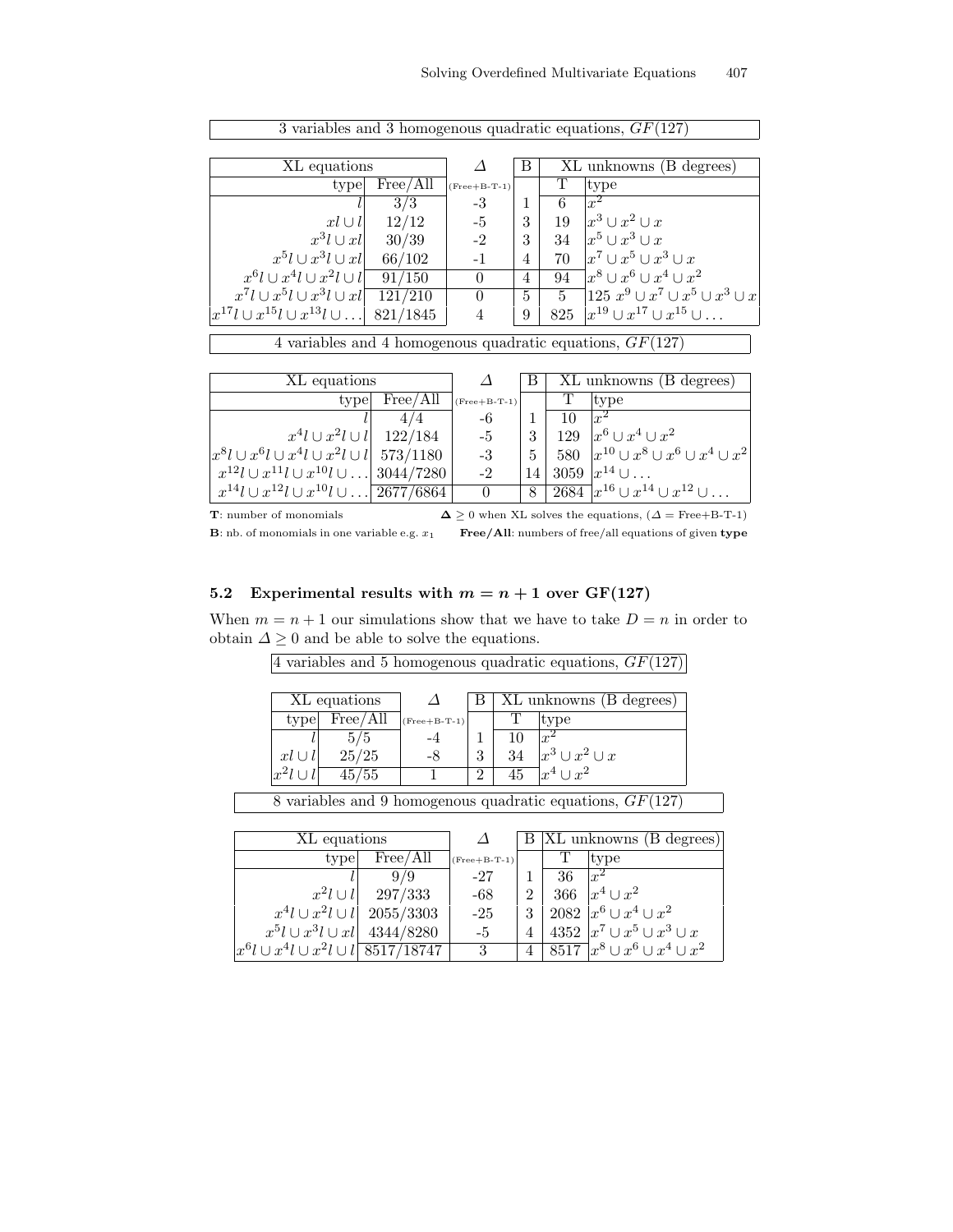| <b>T</b> : number of monomials                         | $\Delta \geq 0$ when XL solves the equations, $(\Delta = \text{Free} + \text{B-T-1})$ |
|--------------------------------------------------------|---------------------------------------------------------------------------------------|
| <b>B</b> : nb. of monomials in one variable e.g. $x_1$ | <b>Free/All:</b> numbers of free/all equations of given type                          |

## 5.3 Experimental results with  $m = n + 2$  over GF(127)

In case  $m = n + 2$  it may be possible to take  $D = \sqrt{n} + C$  but the data is still inconclusive. We are currently working on larger simulations, which will be reported in the final version of this paper.

| 8 variables and 10 homogenous quadratic equations, $GF(127)$ |                           |                                                 |               |     |                            |  |  |
|--------------------------------------------------------------|---------------------------|-------------------------------------------------|---------------|-----|----------------------------|--|--|
|                                                              |                           |                                                 |               |     |                            |  |  |
|                                                              | XL equations              |                                                 | В             |     | XL unknowns (B degrees)    |  |  |
| type                                                         | Free/All                  | $(\mathrm{Free}{+}\mathrm{B}{-}\mathrm{T}{-}1)$ |               |     | type                       |  |  |
|                                                              | 10/10                     | $-26$                                           |               | -36 | $ x^2$                     |  |  |
| $x^2l\cup l$                                                 | 325/370                   | $-40$                                           | $\mathcal{D}$ | 366 | $x^4 \cup x^2$             |  |  |
|                                                              | $x^3 l \cup x l$ 919/1280 |                                                 | 3             | 920 | $\neg_x 5 \cup x^3 \cup x$ |  |  |

9 variables and 11 homogenous quadratic equations,  $GF(127)$ 

| XL equations                      |                            |                  |   | B  XL unknowns (B degrees) |                              |
|-----------------------------------|----------------------------|------------------|---|----------------------------|------------------------------|
| type                              | Free/All                   | $(Free + B-T-1)$ |   |                            | type                         |
|                                   | 11/11                      | -34              |   | 45                         | $x^2$                        |
|                                   | $x^3 l \cup x l$ 1419/1914 | -40              | 3 |                            | 1461 $ x^5 \cup x^3 \cup x$  |
| $x^4l \cup x^2l \cup l$ 3543/5951 |                            |                  | 3 |                            | 3543 $x^6 \cup x^4 \cup x^2$ |

T: number of monomials  $\Delta \geq 0$  when XL solves the equations,  $(\Delta = \text{Free} + \text{B-T-1})$ **B:** nb. of monomials in one variable e.g.  $x_1$  **Free/All:** numbers of free/all equations of given type

# 6 Complexity evaluation of XL

Given  $m$  quadratic equations with  $n$  variables, we multiply each equation by all the possible  $x_{i_1} \cdot \ldots \cdot x_{i_{D-2}}$ . The number of generated equations (of type  $x^{D-2}$ l) is about  $\alpha = \frac{n^{D-2}}{(D-2)!} \cdot m$  while we have about  $\beta = \frac{n^D}{D!}$  $\frac{n^2}{D!}$  linear variables of type  $x^D \cup x^{D-2}.$ 

If most of the equations are linearly independent in XL (we will comment on this critical hypothesis below), we expect to succeed when  $\alpha \geq \beta$ , i.e. when

$$
m \ge \frac{n^2}{D(D-1)}\tag{7}
$$

We get the following evaluation

$$
D \geq \quad \text{about} \quad \frac{n}{\sqrt{m}}. \tag{8}
$$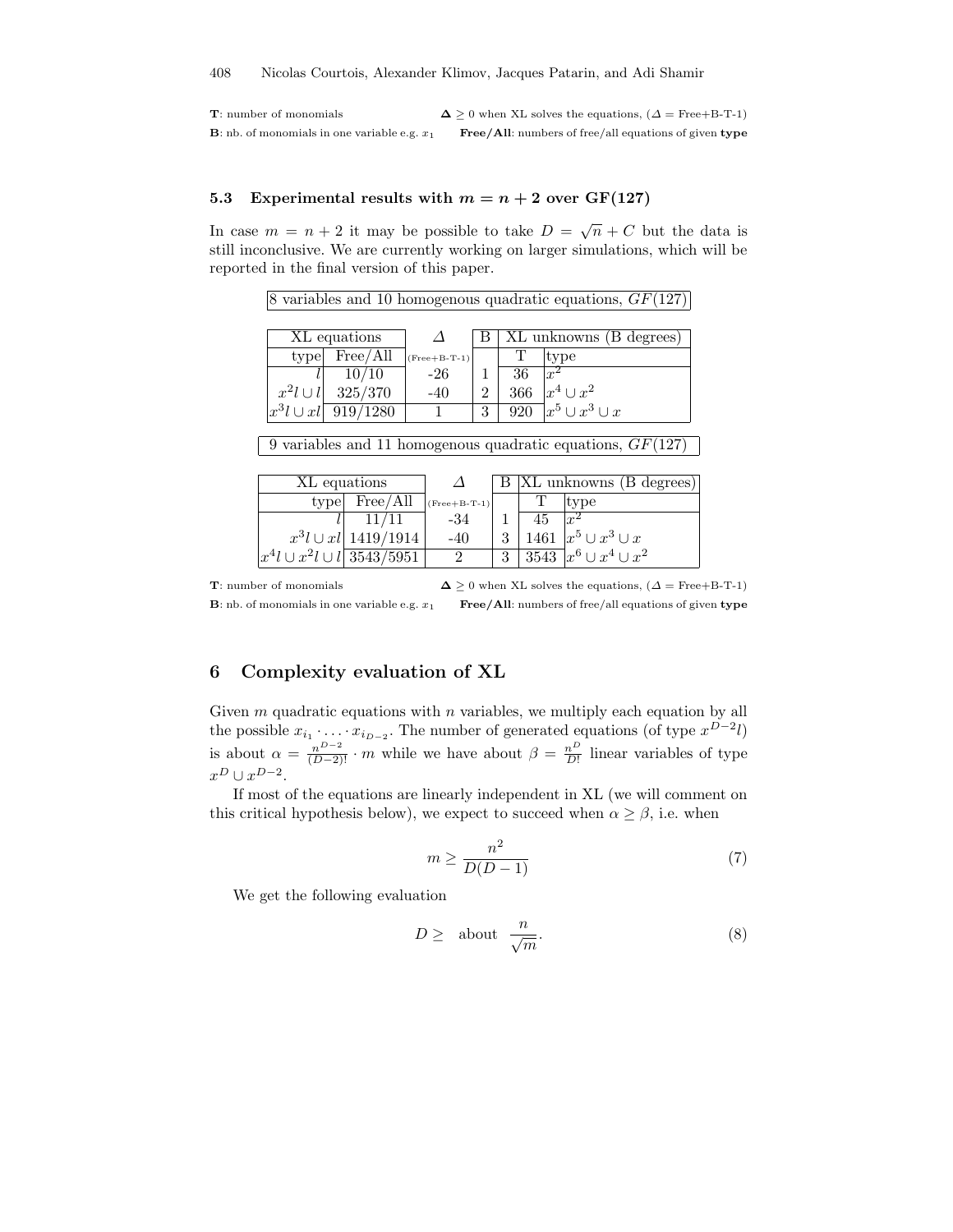#### 6.1 Case  $m \approx n$

If  $m \approx n$ , and if we expect most of the equations to be independent, we expect the attack to succeed when  $D \approx \sqrt{n}$ . The complexity of the algorithm is thus lower bounded by the complexity of a Gaussian reduction on about  $\frac{n^D}{D!}$  $\frac{n^2}{D!}$  variables,  $D \approx \sqrt{n}$ . Its working factor is thus at least

$$
WF \geq \left(\frac{n^{\sqrt{n}}}{\sqrt{n!}}\right)^{\omega}
$$

where  $\omega = 3$  in the usual Gaussian reduction algorithm, and  $\omega = 2.3766$  in improved algorithms. By simplifying this expression, we get the subexponential complexity bound of approximately:

$$
WF \ge e^{\omega \sqrt{n}(\frac{\ln n}{2} + 1)}\tag{9}
$$

#### Notes:

- When n is fixed the XL algorithm is expected to run in polynomial time  $(in the size of K).$
- When K is fixed and  $n \to \infty$ , the formula indicates that XL may run in sub-exponential time. We will see however that this is likely to be true only when  $m - n$  is "sufficiently" big while still  $m \approx n$ . This point is the object of the study below.

#### 6.2 Case  $m = n$

When  $m = n$  our simulation showed that  $D = 2^n$  (instead of  $D \approx \sqrt{n}$ ).

It is possible to give a theoretical explanation of this fact: If we look at the algebraic closure  $\overline{K}^n$  of K we have generally  $2^n$  solutions for a system of n equations with  $n$  variables. So the final univariate equation we can derive should be generally of degree  $2^n$ .

#### 6.3 Case  $m = n + 1$

For  $m = n + 1$  our simulations show that  $D = n$  (instead of  $\sqrt{n}$ ). The reason for this is not clear at present.

## 6.4 Case  $m = n + C, C \ge 2$

For  $m = n + C, C \geq 2$ , it seems from our simulations that even for small values of C we will have  $\overline{D} \approx \sqrt{n}$ . This remark will lead to the FXL algorithm below.

In order to know for what value of C it is reasonable to assume that  $D \approx \sqrt{n}$ we need more simulations. Many of them will be included in the extended version of this paper, however given the limitated computing power available, the results does not give a precise estimation of C.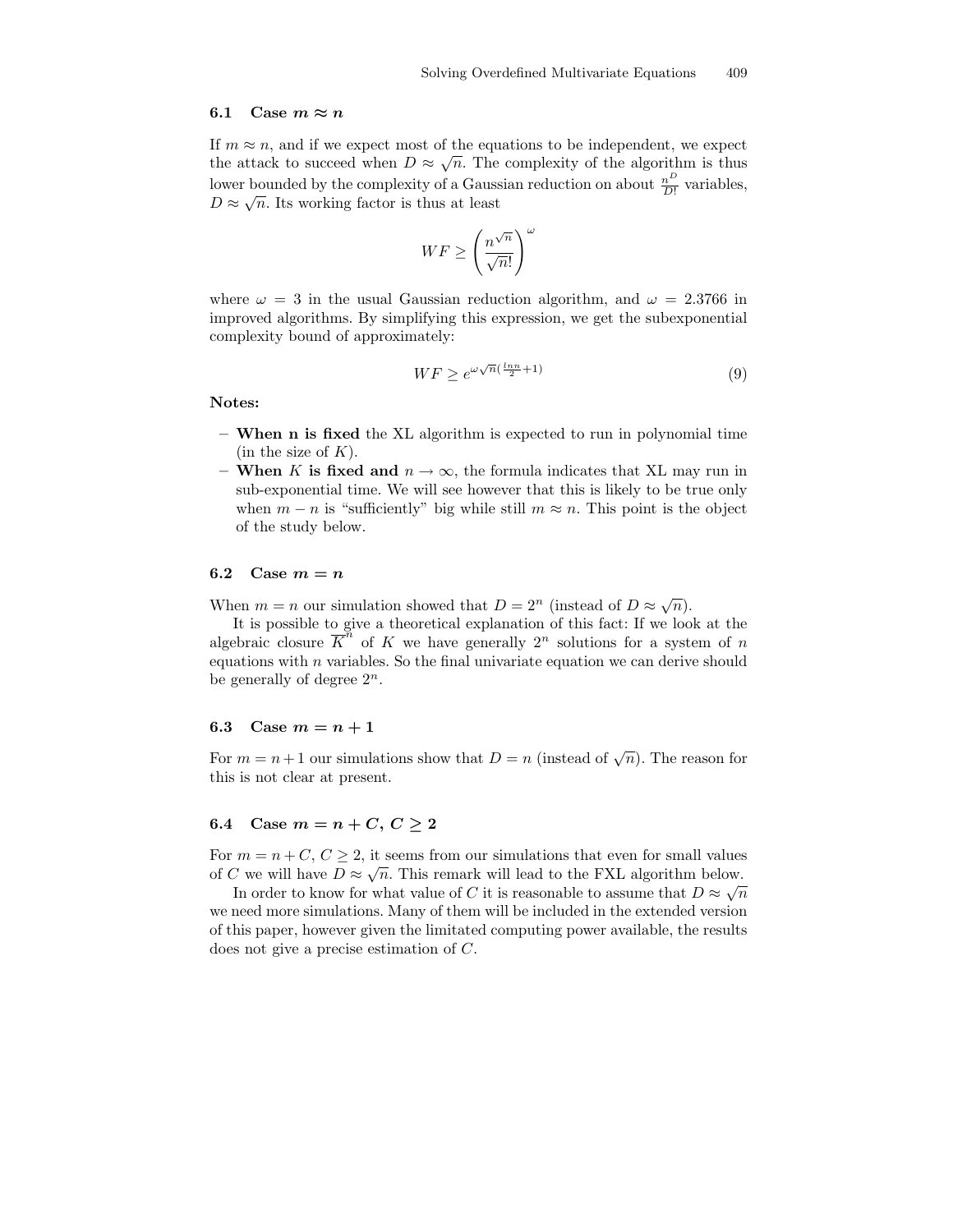## 6.5 Case  $m = \epsilon n^2, \, \epsilon > 0$

Let  $0 < \epsilon \leq 1/2$  and  $m = \epsilon n^2$ . We expect XL to succeed when

$$
D \approx \lceil 1/\sqrt{\epsilon} \rceil. \tag{10}
$$

The working factor is in this case  $WF \approx \frac{n^{\omega[1/\sqrt{\epsilon}]} }{([1/\sqrt{\epsilon}])}$  $\frac{n^{2(1/\sqrt{\epsilon})}}{(\lceil 1/\sqrt{\epsilon} \rceil)!}$ . So the algorithm is expected to be polynomial (in *n*) with a degree of about  $\omega/\sqrt{\epsilon}$ .

**Remark:** The fact that solving a system of  $\epsilon \cdot n^2$  equations in *n* variables was likely to be polynomial was first suggested in [9]. Despite the fact that the relinearization is less efficient than what could have been expected, the complexity of solving  $\epsilon n^2$  equations in n variables is still expected to be polynomial.

## 7 The FXL algorithm

In our simulations it is clear that when  $m \approx n$ , the smallest working degree D decreases dramatically when  $m - n$  increases. For example, if  $m = n$  then  $D = 2^n$ , if  $m = n + 1$  then  $D = n$ , and if m is larger we expect to have  $D \approx \sqrt{n}$ .

We are thus led to the following extension of XL called FXL (which stands for Fixing and XL):

## Definition 2 (The FXL algorithm)

- 1. Fix  $\mu$  variables (see below for the choice of  $\mu$ ).
- 2. Solve with XL the resultant system of m equations in  $n \mu$  variables.

We choose the smallest possible  $\mu$  such that in step 2 we have  $D \approx \sqrt{n}$ , in order to have minimal complexity in step 2.

The complexity of the FXL algorithm is  $q^{\mu}e^{c\sqrt{n}lnn}$ , as we have  $q^{\mu}$  choices for  $\mu$  variables in step 1, and XL is  $e^{c\sqrt{n}\ln n}$  for  $D \approx \sqrt{n}$ .

How  $\mu$  increases when n increases is an open question. We can notice that if  $\mu = \mathcal{O}(\sqrt{n})$ , then the complexity of the FXL algorithm would be about  $q^{\mathcal{O}(\sqrt{n})}e^{C\sqrt{n}lnn}$ , which is approximately  $e^{C\sqrt{n}(lnn+lnq)}$ . Thus the FXL algorithm might be sub-exponential, even when  $m = n$ , but we have no rigorous proof of this conjecture.

## 8 XL and relinearization

We have formally proved that the set of equations defined by a successful relinearization of degree  $D$  is equivalent to a subset of equations derived from the  $XL$ algorithm with the same  $D$ . The proof is not difficult, but due to its length it will appear only in the extended version of this paper (available from the authors). It is based on a series of effective syntactic transformations on the system of equations C derived from the degree D relinearization of a given system of  $m$ quadratic equations in  $n$  variables. By eliminating redundant equations we get another system of equations  $\mathcal{D}$ , and by replacing each monomial in  $\mathcal{D}$  by a new variable, we get a final system of equations denoted by  $\mathcal{E}$ . We then perform the following steps: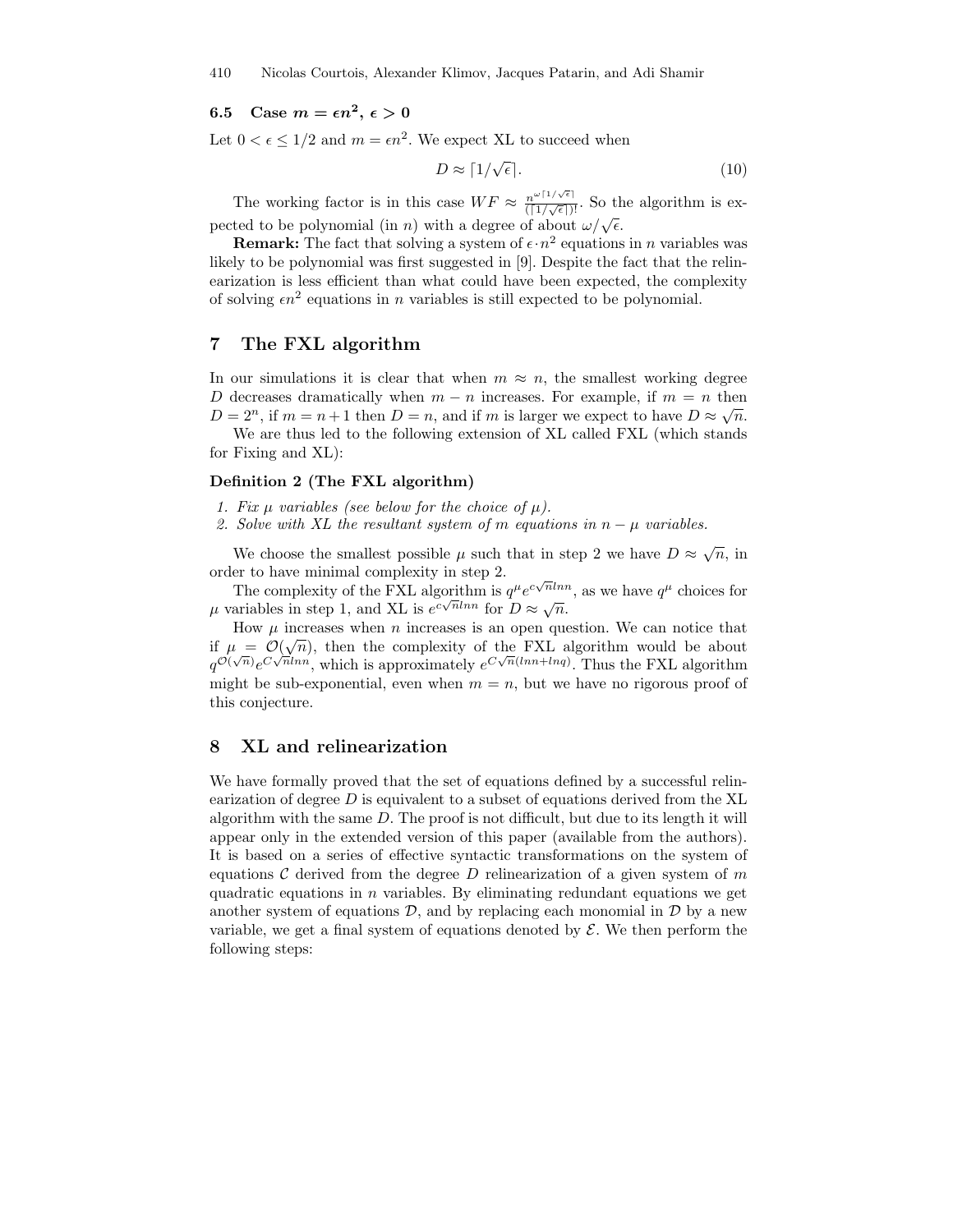- 1. We replace  $\mathcal C$  by another system  $\mathcal C'$  that contains the same equations written in a 'special form'. We define the 'special degree' of such equations, and show that  $SpecialDeg(\mathcal{C}') \leq D.$
- 2. We transform  $\mathcal{C}'$  to  $\mathcal{D}'$ . We show that  $\mathcal{D}'$  are the equations of  $\mathcal D$  written in the special form, with  $SpecialDeg(D') \leq D$ .
- 3. We transform  $\mathcal{D}'$  to  $\mathcal{E}'$ , and show that  $\mathcal{E}' \subset \mathcal{I}_D$ .

Theorem 1 (Relinearization as a subcase of the XL algorithm.) Let  $\mathcal C$ be the equations obtained in a successful relinearization of degree D of a system of m quadratic equations with n variables. Then we can effectively construct a set of equations  $\mathcal{E}$ , that preserves the solvability of the system by Gaussian reduction, along with it's explicit expression  $\mathcal{E}'$  as a subcase of the XL algorithm:  $\mathcal{E}'\subset \mathcal{I}_D.$ 

In practice, XL is more efficient than relinearization. For example, to solve 11 equations with 9 variables, relinearization requires the solution of a linear system with 7769 variables (see Table 3), whereas XL requires the solution of a system with only 3543 variables (see 5.3). Moreover, XL can use any  $D$  while relinearization can only use composite values of  $D$ . For example, to solve 10 quadratic equations with 8 variables we had to use the relinearization algorithm with  $D = 6$ , but the XL algorithm could use the smaller value of  $D = 5$ . Consequently, the system of linear equations derived from linearization had 3653 variables, while the system of linear equations derived from XL had only 919 variables (see 5.3).

## 9 Gröbner bases algorithms

One way of implementing the XL algorithm is to combine the equations in an organised way, rather than to multiply them by all the possible monomials. This would naturally lead to the classical Gröbner-bases algorithms.

We define  $\mathcal{I}_{x_{i_1},...,x_{i_j}}$  as a subspace of all the equations of  $\mathcal I$  that can be written with just the variables  $x_{i_1}, \ldots, x_{i_j}$ . The XL method checks if there are any (univariate) equations in some  $(\mathcal{I}_D)_{x_1}$ .

The Gröbner bases algorithms construct a basis of a space of (univariate) equations in  $\mathcal{I}_{x_1} = \bigcup_k (\mathcal{I}_k)_{x_1}$ . However in order to get there, they compute successively bases of the  $\mathcal{I}_{x_1,...,x_k}$  for  $k = n...1$ .

It is not clear what is the best way to use Gröbner bases to solve our problem of overdefined systems of equations. A large number of papers have been written on Gröbner base techniques, but most of them concentrate either on the case of fields of characteristic 0, or look for solution in an algebraic closure of  $\overline{K}^n$ , and the complexity analysis of these algorithms is in general very difficult.

## 10 Cryptanalysis of HFE with XL/relinearization attacks

The HFE (Hidden Field Equations) cryptosystem was proposed at Eurocrypt 1996 [11]. Two different attacks were recently developed against it [3, 9], but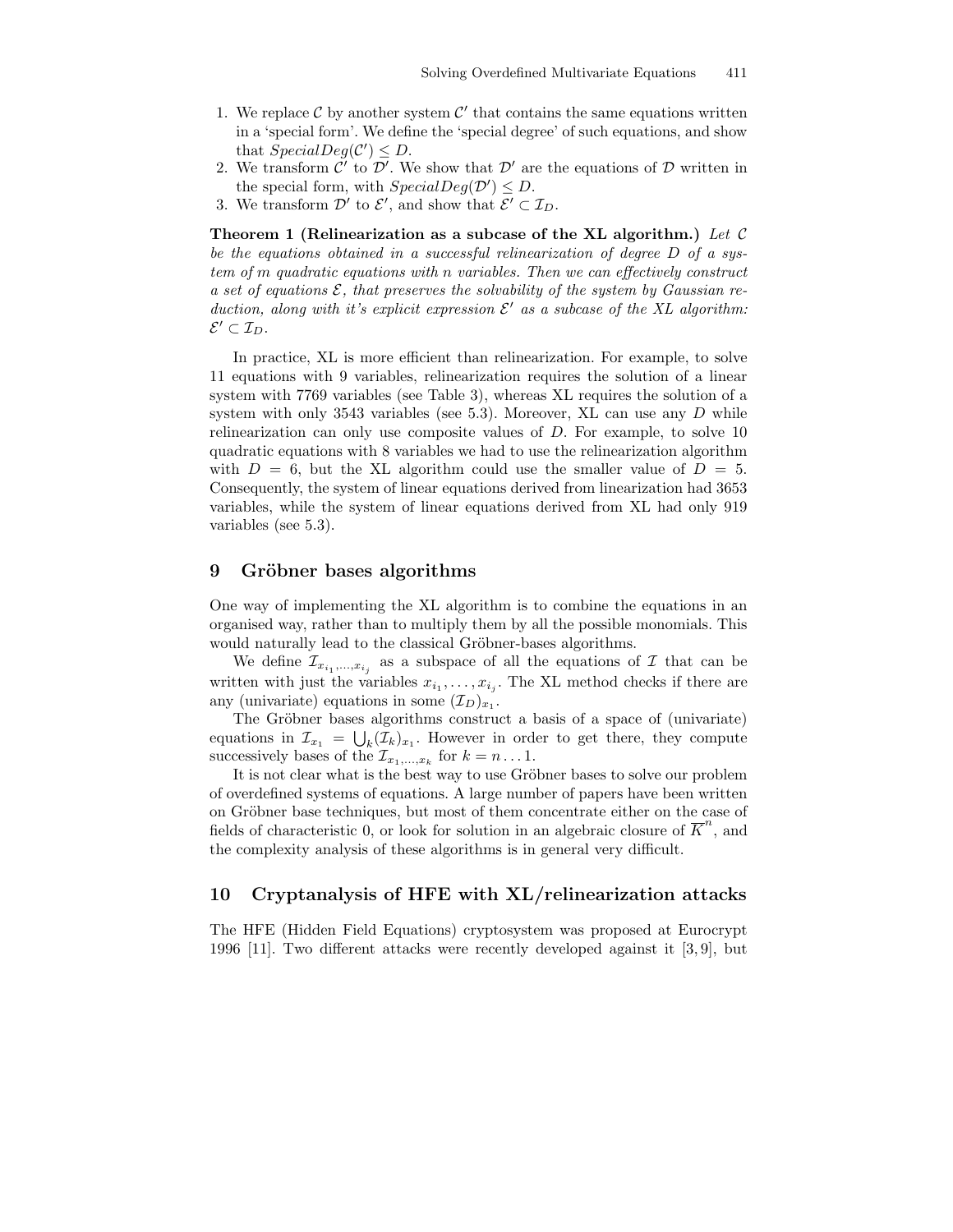they do not compromise the practical security of HFE instances with well chosen parameters. Moreover it does not seem that these attacks can be extended against variations of the HFE scheme such as HFEv or HFEv− described in [8].

The first type of attack (such as the affine multiple attack in [11]) tries to compute the cleartext from a given ciphertext. It is expected to be polynomial when the degree d of the hidden polynomial is fixed, and not polynomial when  $d = \mathcal{O}(n)$ . In [3] Nicolas Courtois presented several improved attacks in this category, with an expected complexity of  $n^{\mathcal{O}(ln(d))}$  (which is still not polynomial) instead of the original complexity of  $n^{\mathcal{O}(d)}$ .

A second line of attack tries to recover the secret key from the public key. The Kipnis-Shamir attack described in [9] was the first attack of this type. It is also expected to be polynomial when d is fixed but not polynomial when  $d = \mathcal{O}(n)$ .

To test the practicality of these attacks, consider the HFE "challenge 1" described in the extended version of [11] and in [4]. It is a trapdoor function over  $GF(2)$  with  $n = 80$  variables and  $d = 96$ . A direct application of the FXL to these 80 quadratic equations requires Gaussian reductions on about  $80^9/9! \approx 2^{38}$ variables, and thus its time complexity exceeds the  $2^{80}$  complexity of exhaustive search, in spite of its conjectured subexponential asymptotic complexity. The best attack on the cleartext (from [3]) is expected to run on "challenge 1" in time  $2^{62}$ . The best attack on the secret key (from [9]) is expected to run in time 2 <sup>152</sup> when XL is used, and to take even longer when relinearization is used. A possible improvement of this attack (from [3], using sub-matrices) runs in time  $2^{82}$ , which is still worse than the  $2^{80}$  complexity of exhaustive search.

## 11 Conclusion

In this paper we studied the relinearization technique of Kipnis and Shamir, along with several improvements. We saw that in high degree relinearizations the derived equations are mostly linearly dependent, and thus the algorithm is much less efficient than originally expected.

We have related and compared relinearization to more general techniques, such as XL and Gröbner bases. We have proved that XL "contains" relinearization and demonstrated that it is more efficient in practice. We also concluded that the complexity of solving systems of multivariate equations drops rapidly when the number of equations exceeds the number of variables (even by one or two). Consequently, over a small field the FXL algorithm may be asymptotically subexponential even when  $m = n$ , since it guesses the values of a small number of variables in order to make the system of equations slightly overdefined. However in many practical cases with fixed parameters  $m \approx n$ , the best known algorithms are still close to exhaustive search.

Finally, when the number of equations  $m$  and the number of variables  $n$  are related by  $m \geq \epsilon n^2$  for any constant  $0 < \epsilon \leq 1/2$ , the asymptotic complexity seems to be polynomial with an exponent of  $\mathcal{O}(1/\sqrt{\epsilon})$ .